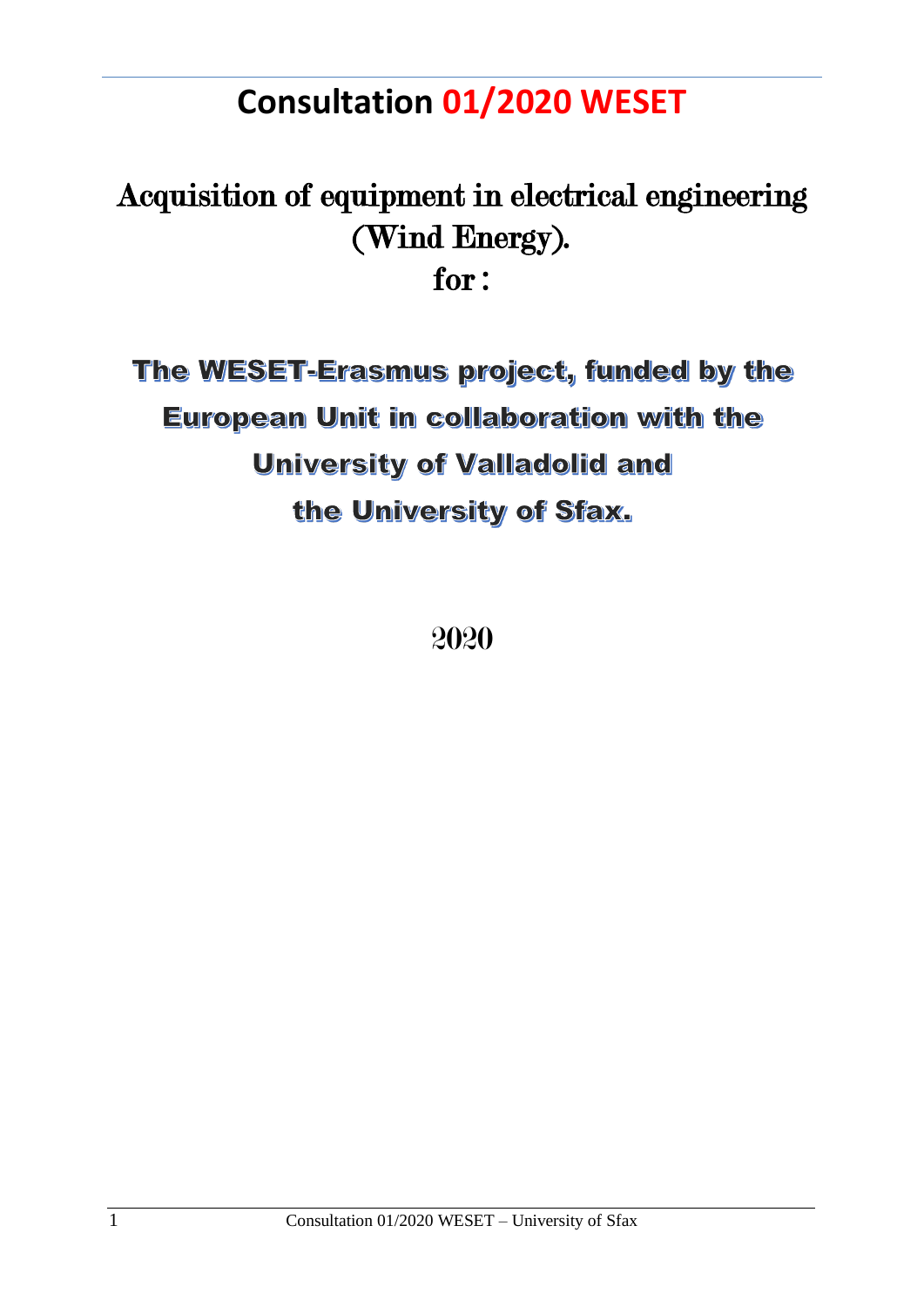## **Detail on the project subject of this consultation**

WESET- Wind Engineering Skills in Egypt and Tunisia project inscribes in the modernization, development and internationalization strategy of the HEIs involved, that share the common objectives of aligning Master degrees with the needs of Industry and the Society at large, and of creating links with foreign institutions.

The main goal is to transfer knowledge and technology on Wind Energy among experts in European, Egyptian and Tunisian institutions, strengthening the links between academic institutions and industry to produce engineers with the skills needed to support industrial growth in the wind energy sector.

The project aims also at promoting Bologna Process standards in the in South Mediterranean region.

The proposed project will contribute to the Engineering objective of the Capacity Building action in Tunisia and Egypt. Thus, it directly addresses the thematic national and geographic priorities set by the programme for South-Mediterranean countries (and Egypt and Tunisia in particular).

WESET project's specific objectives are

- fulfilling the lack of Engineers with multidisciplinary knowledge of Wind Technologies
- providing specific training materials and laboratories that support the training in Wind Engineering and the links HEIs-industry
- promoting the use of Wind as a reliable, cost-effective and pollution-free source of energy in SM countries, supporting their economic development and independence
- supporting the activities of WE companies in those countries and the creation of new companies by entrepreneurs, thanks to the technically qualified manpower of international standards.

## **WESET will achieve the purposed objectives through the following activities:**

- By developing Master modules and laboratories suitable for capacity building in wind energy for on-campus learning in Egypt and Tunisia, linked with industry and official organizations in SM countries through the Wind Engineering Centers to be created as part of WESET;
- By elaborating training materials openly distributed to be used as part of Masters in Engineering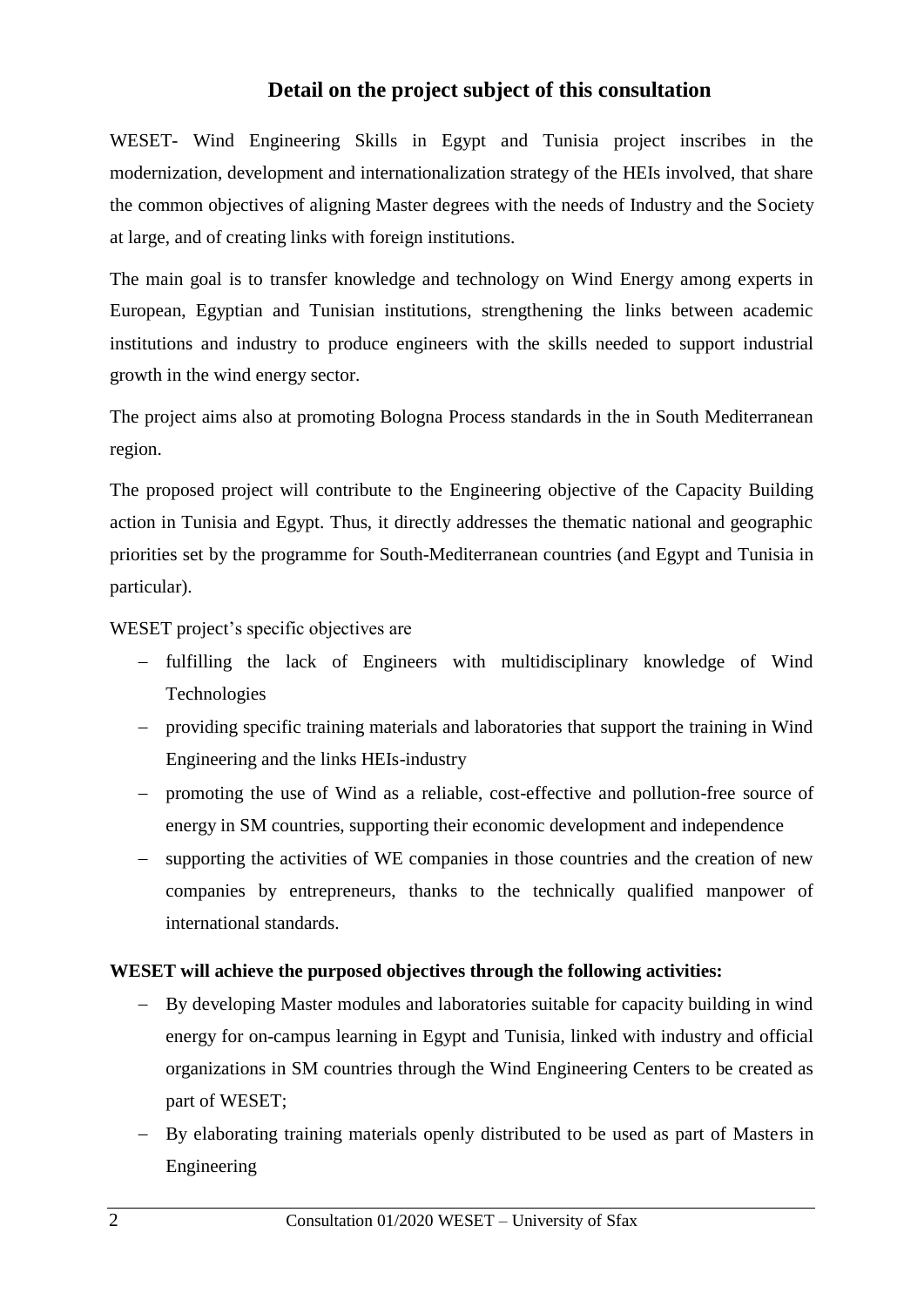- By training trainees from Egypt and Tunisia in Europe on real-life Wind Engineering aspects and by using those training materials for Master courses.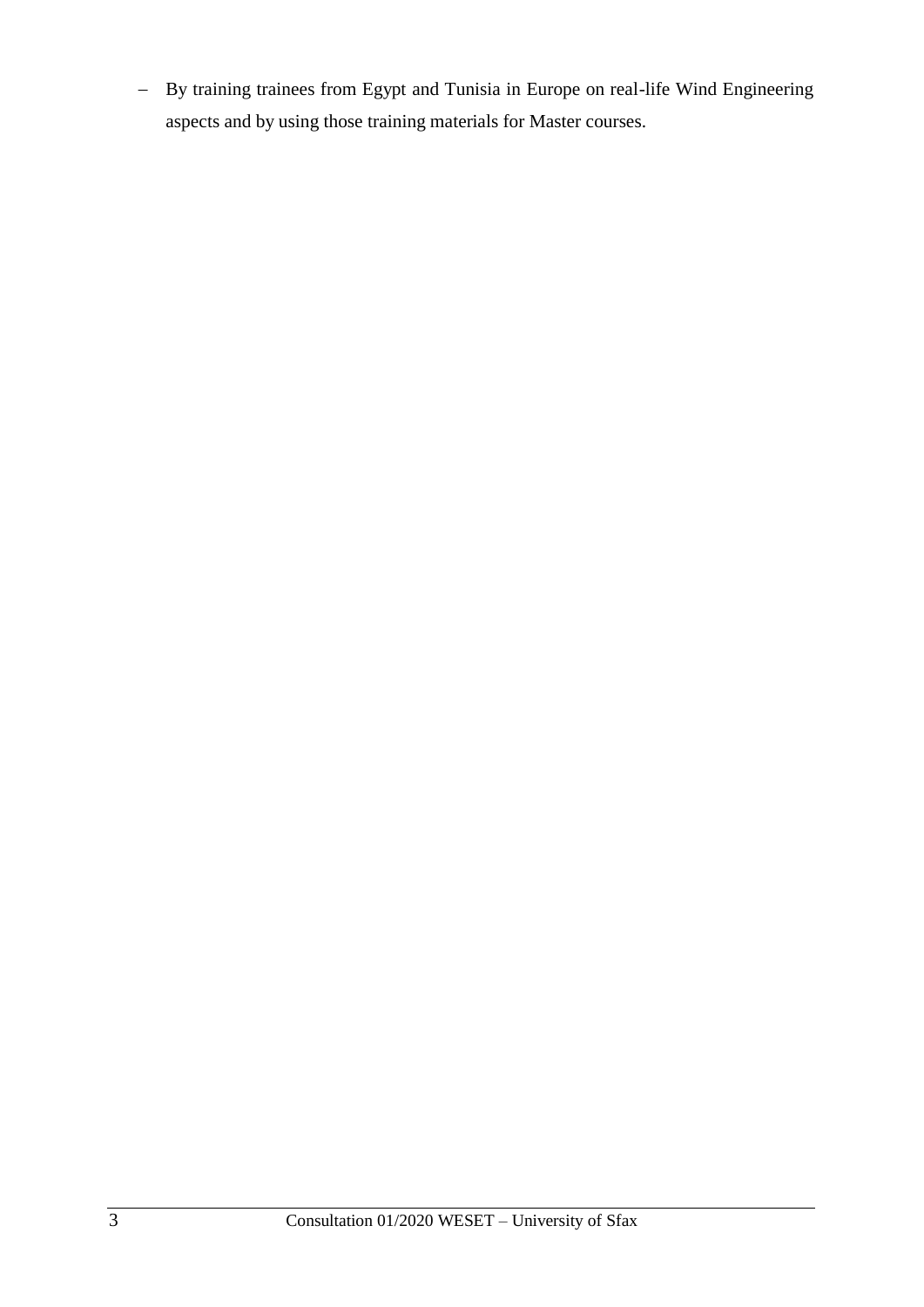## ADMINISTRATIVE CLAUSES

## **Article 1: Terms of Reference**

The University of Sfax launches a consultation for the acquisition of equipment in electrical engineering (Wind Energy) for the project **WESET - Erasmus « Wind Engineering Skills in Egypt and Tunisia »** 

## **Article 2: Purpose of the consultation**

The **WESET - Erasmus** project intends to acquire the electrical engineering (Wind Energy) equipment for the benefit of the University of Sfax.

## **Article 3: Method of sending bid envelopes**

Tenders must be sent to the University of Sfax office during the work schedule by registered, fast-track or hand-delivered no **later than: January 29, 2020 at 12:00 pm** with the following mention:

Do not open, Consultation 01/2020 WESET: Acquisition of electrical engineering (Wind Energy). equipment for the **WESET - Erasmus** project.

## **Address : Université de Sfax. Route de l'Aéroport Km 0.5 BP 1169 -3029 Sfax,**

The stamp of the office of order of the University of Sfax or the post office being authentic.

The outer envelope includes, in addition to the two technical and financial offers, the following administrative documents:

- $\checkmark$  These specifications signed and initialed,
- $\checkmark$  The tax certificate provided by the legislation in force, valid. (Only for Tunisian Society)
- $\checkmark$  A certificate of affiliation to the CNSS, (Only for Tunisian Society)
- $\checkmark$  A copy of the register of commerce, (Only for Tunisian society)
- $\checkmark$  Letter of submission (Annex 01).
- $\checkmark$  Declaration of honor of no influence (Annex 02).
- $\checkmark$  Declaration of honor (Annex 3).
- $\checkmark$  Price slips (Annex 5).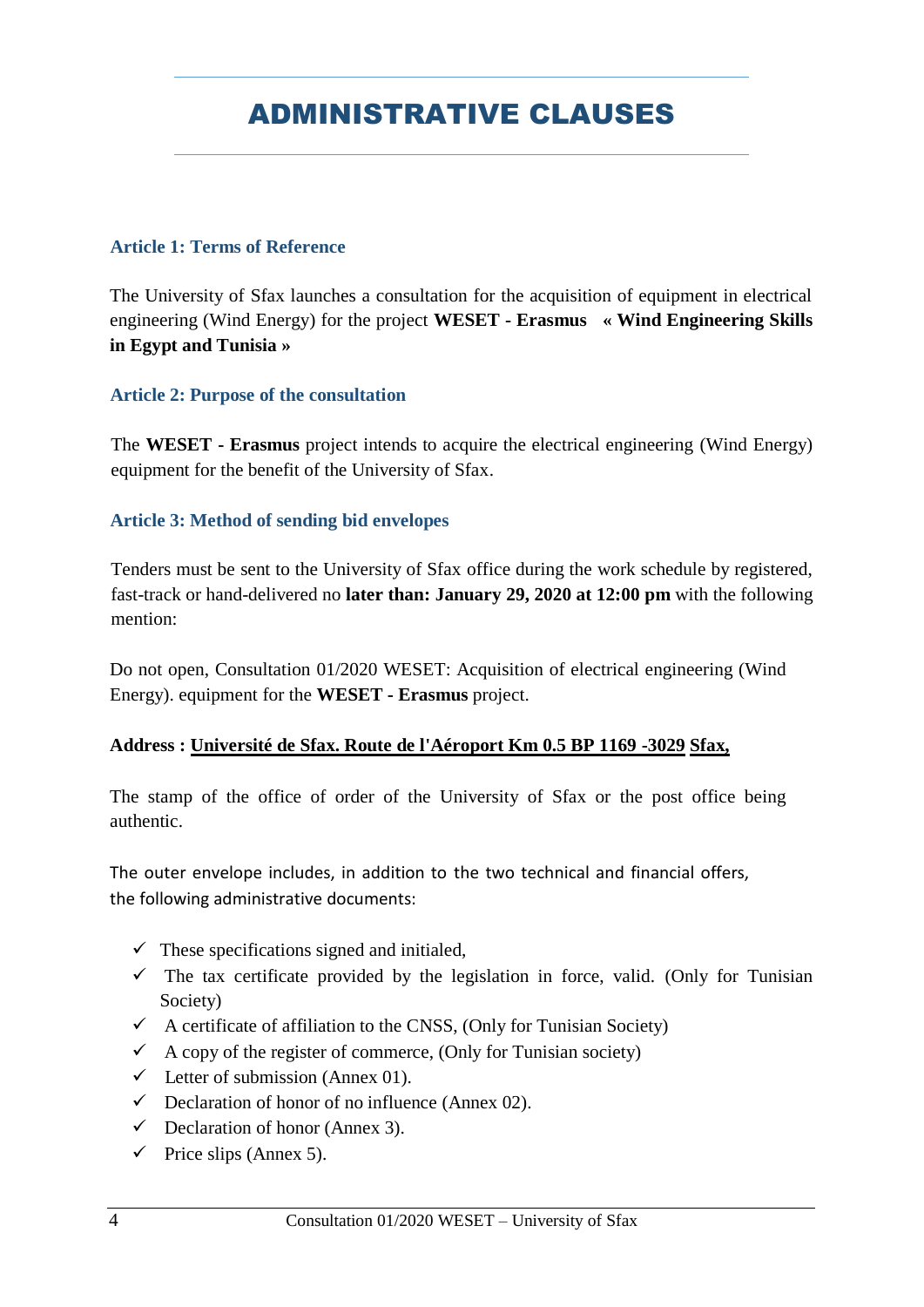The financial offer includes the duly completed and signed price schedule,

The technical offer includes the answer form + complete technical documentation (flyer-photo-sheets-etc.), obligatorily bearing the stamp of the tenderer

**Note:** The tenderer must provide all the characteristics (make - model) of all the elements constituting his tender and carefully fill in the point - by - point answer form.

## **Article 4: VALIDITY PERIOD OF THE OFFER:**

All bidders will be bound by their bid for ninety (90) days from the day following the deadline set for receipt of bids. During this period, the bidder's proposed prices will be firm and non-revisable, on pain of nullity of the corresponding offer.

## **Article 5: ELECTION OF DOMICILE**

For the performance of the consultation, the successful supplier elects domicile in his residence. In case of change of address, the holder of the contract must obligatorily and immediately inform the administration at any stage of execution of the consultation in question.

## **Article 6: CHOICE OF OFFERS:**

 The financial comparison of the offers will be done by lot on the basis of the CFR (cost and freight) prices for residents and non-residents, after converting all the currency offers to Tunisian Dinars, applying the exchange rate on the day of the opening of the technical folds.

 $\checkmark$  In a first place, the internal commission proceeds with the opening of the bids and the counting of the financial offers batch by batch in an increasing order: the lowest bid is only admitted for the technical recounting

 $\checkmark$  If the lowest bid meets the technical requirements, it will be selected otherwise, the next bid will be examined in the same way and in the increasing order of the financial offers.

 $\checkmark$  The offers will be evaluated financially by lot (with the possibility of partial acquisition). The technical non-compliance of an Item is rejected.

 $\checkmark$  The offer must be presented in separate lots.

 $\checkmark$  Each tenderer must submit one basic offer without variants. Any variant will not be considered.

The offer must cover all items for a lot**.**

## **Article 7: COMPLIANCE OF EQUIPMENT:**

The supply must comply with the characteristics and technical specifications given at the time of submission and specified on the descriptive sheets attached to the offer. The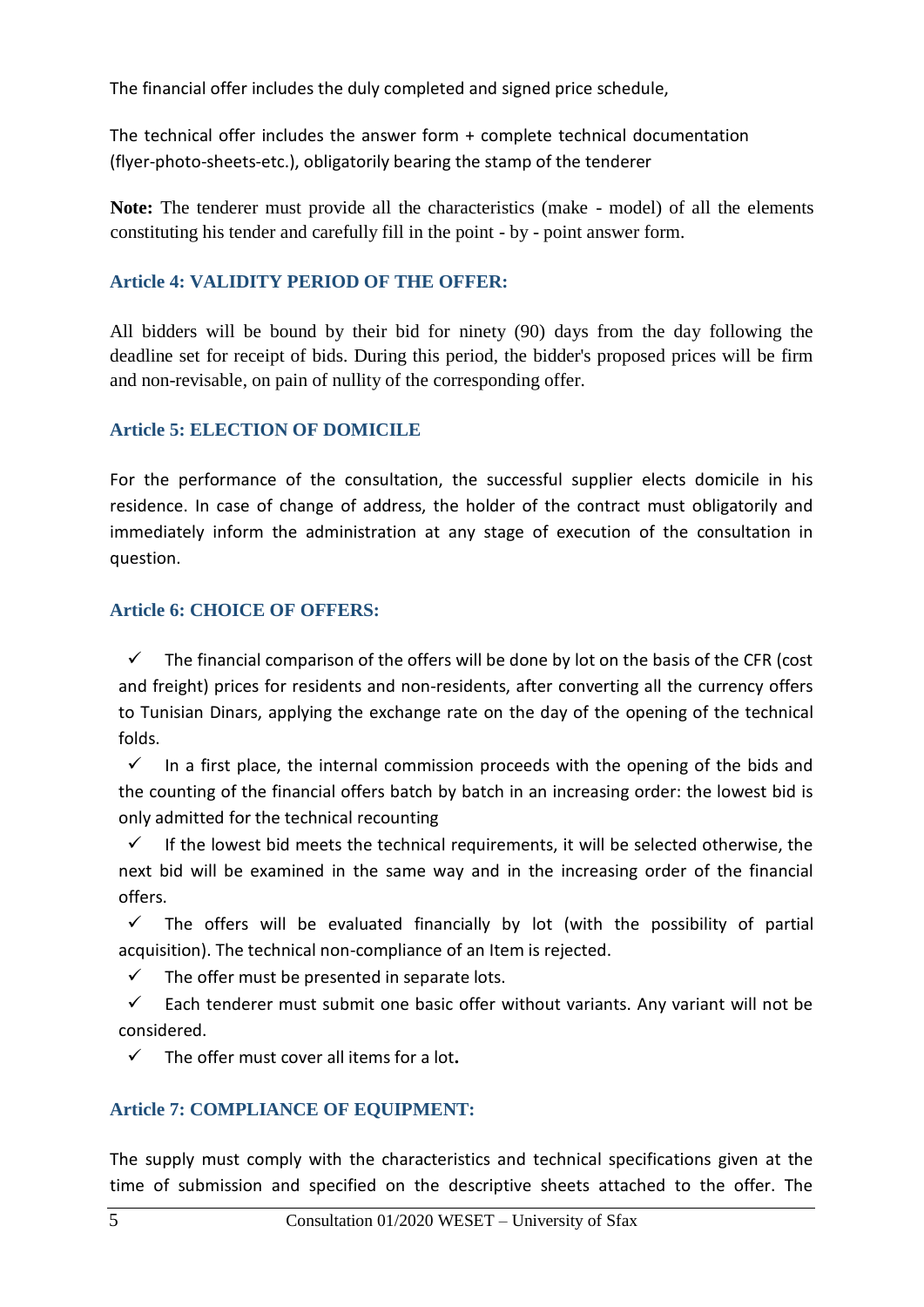University of Sfax reserves the right to call on experts or technicians of its choice to examine the equipment or products to be received.

In the case where the material or product does not comply with those required by the University of Sfax and whose technical characteristics prove to be not in conformity with those specified in the technical instructions attached to the offer, the expert's fees will be at the expense of the supplier without prejudice to the replacement of rejected equipment or products. Equipment or products missing, deteriorated or not in conformity with the offer will be the object of a statement, under which the University of Sfax will ask for its replacement or an indemnity compensation for the damage suffered.

## **Article 8: METHOD OF PAYMENT:**

Payment will be made by the University of Sfax - Tunisia by bank transfer upon presentation of a pro-forma invoice in four (4) copies with the delivery notes plus the receipt reports.

**NB:** Invoices and quotes must include the following data: University of Sfax

## **Article 9: GUARANTEE:**

The supplier guarantees the material to be delivered against any defect of manufacture or defect of material during a minimum period of one (1) year or more than one year, these cases will be specified in the technical characteristics, as from the date of reception Provision of equipment or products installed. This warranty includes material, labor and travel.

The supplier warrants that all supplies delivered under this consultation are new, have never been used, are the most recent model in use and include all the latest design and material improvements.

## **Article 10: TIME LIMIT**

The consultation must be performed for the entire order. The execution period takes effect from the date fixed in the service order by the administration; this period is fixed at **90 days**. "Delivery time" means the delivery, the installation of equipment, with a detailed execution schedule that must include three components, namely: shipping, on-site delivery, installation and start-up. Ordered material.

## **Article 11: RECEPTION**

The administration intends to buy equipment according to the rules of art, installed, and in working order. The receipt (in two phases) will be pronounced by the commission provided for this purpose, constituted by the representatives of the supplier and the Administration,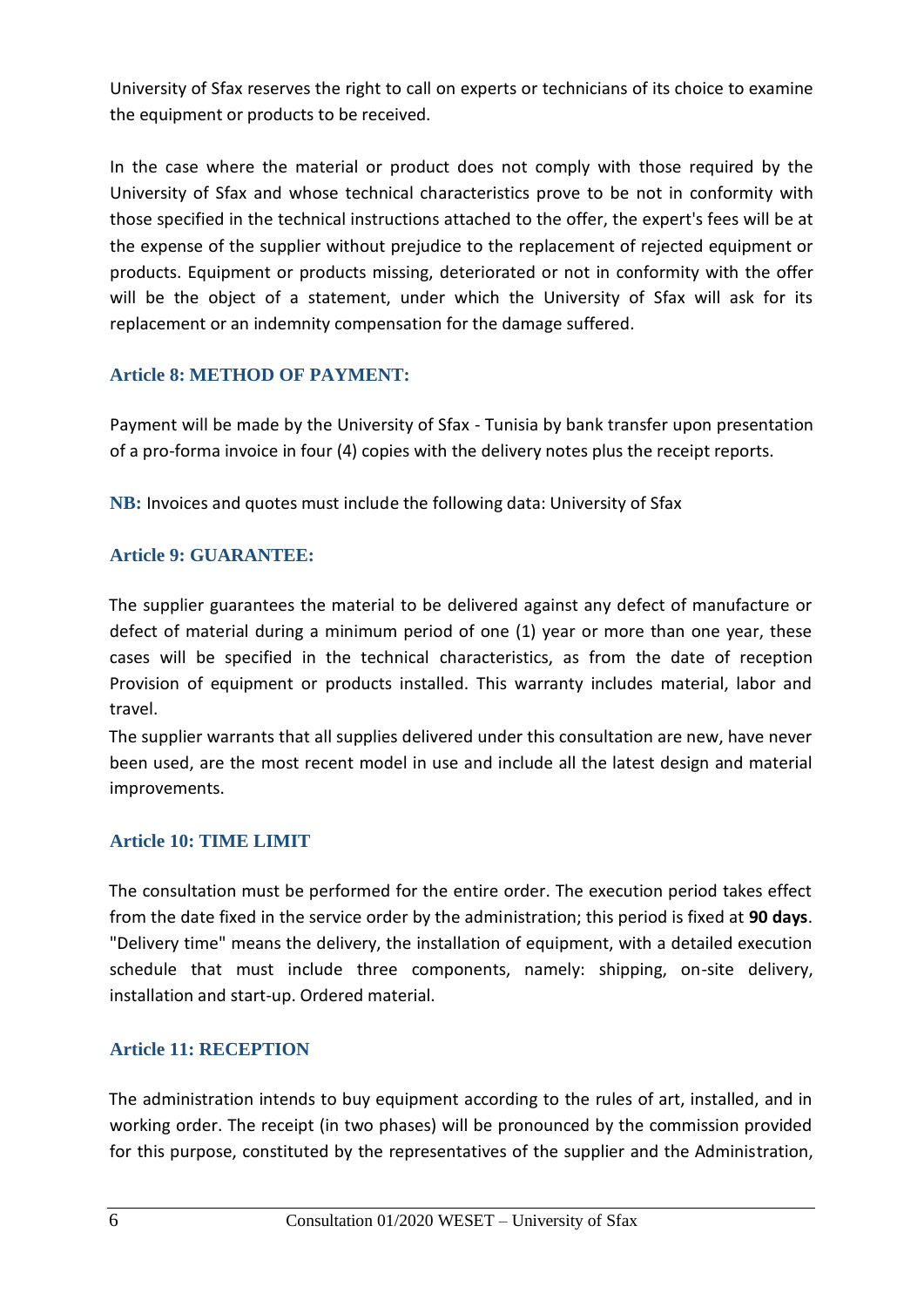on the basis of the conditions of the bid submitted by the tenderer in accordance with the technical specifications. retained by the administration.

Reception will only be possible if the equipment and installation work meet the specifications specified in the specifications.

In case of refusal of equipment presented on provisional acceptance, because of the successful tenderer, the latter will bear the expenses related to the interventions necessary for its acceptance (equipment, services, etc.)

The reception of the equipment is done in two phases:

- $\checkmark$  Phase 1 Delivery: will be established following on-site delivery.
- $\checkmark$  Phase 2 "reception": PV will be established after switching on the equipment and checking the correct operation.

## **Article 12: COMPLAIN**

Any claim of any kind whatsoever concerning the execution of this consultation and the installation of the material must be addressed to the University of Sfax Order Office.

## **Article 13: ELECTION OF DOMICILE**

For the performance of the consultation, the successful supplier elects domicile in his residence. In case of change of address, the holder of the contract must obligatorily and immediately inform the administration at any stage of execution of the contract in question.

#### **Article 14: PENALTY OF DELAY**

If delivery times are exceeded, the supplier will be subject to a late penalty equal to 1/1000 for each day of unjustified delay, capped at 5% of the total amount of the supply.

#### **Article 15: LITIGATION OR DISPUTE**

In the event of a dispute or dispute arising during the performance of the contract and failing an amicable solution, jurisdiction shall be conferred on the competent courts of Sfax.

Any contractor entered into between the successful bidder and the University of Sfax will be governed by its interpretation and execution by Tunisian law.

## **Article 17: REGULATION**

For all that is not stipulated in the provisions of these specifications, the execution of this consultation will be governed by: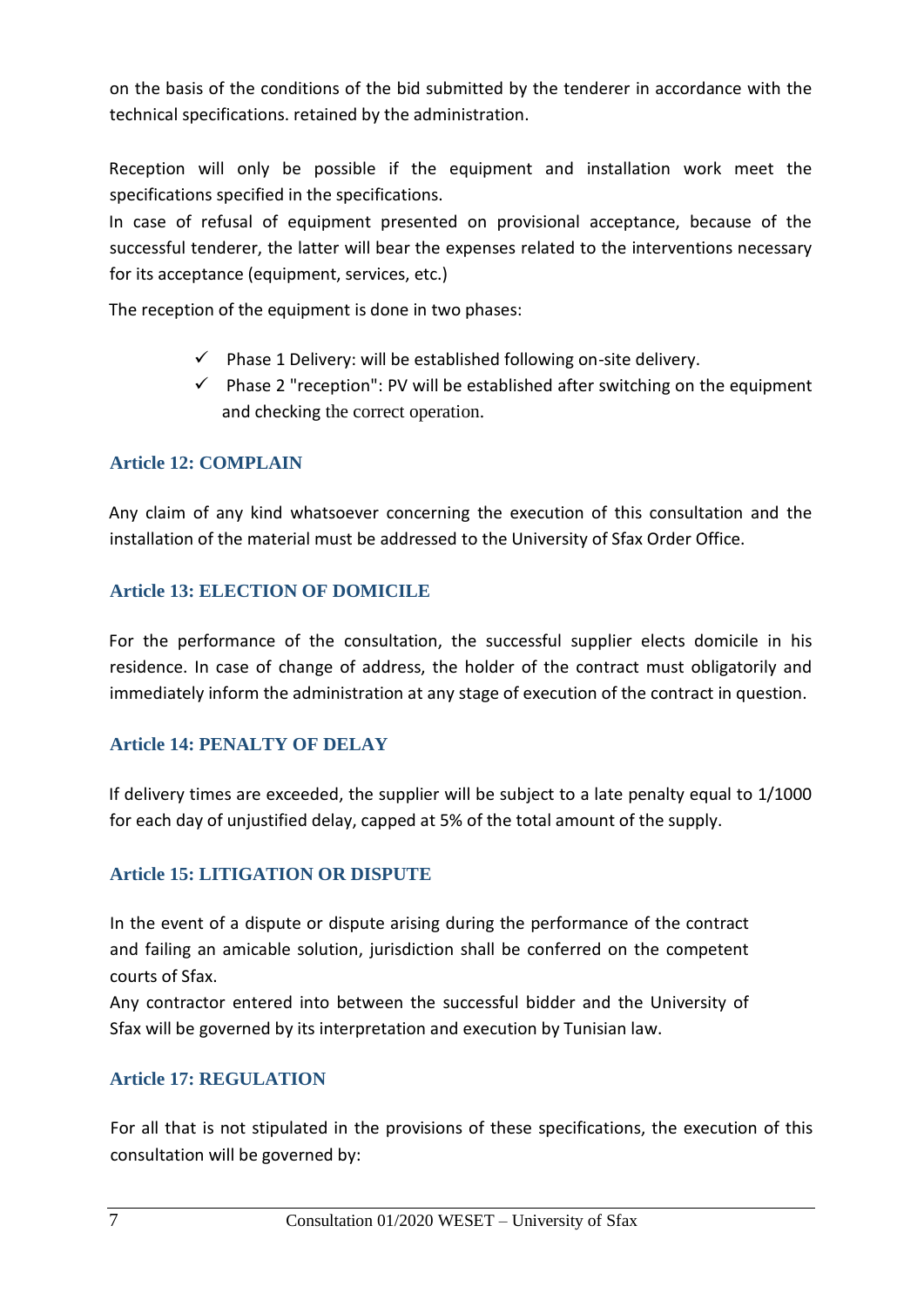- The code of public accounting.
- Decree No. 1039 -2014 of 13 March 2014, regulating public procurement.

Sfax, le………………………………..

**LU AND ACCEPT The bidder**

**N.B.:** The specifications and its annexes must be returned to the University of Sfax in their original form duly signed and initialed by the tenderer.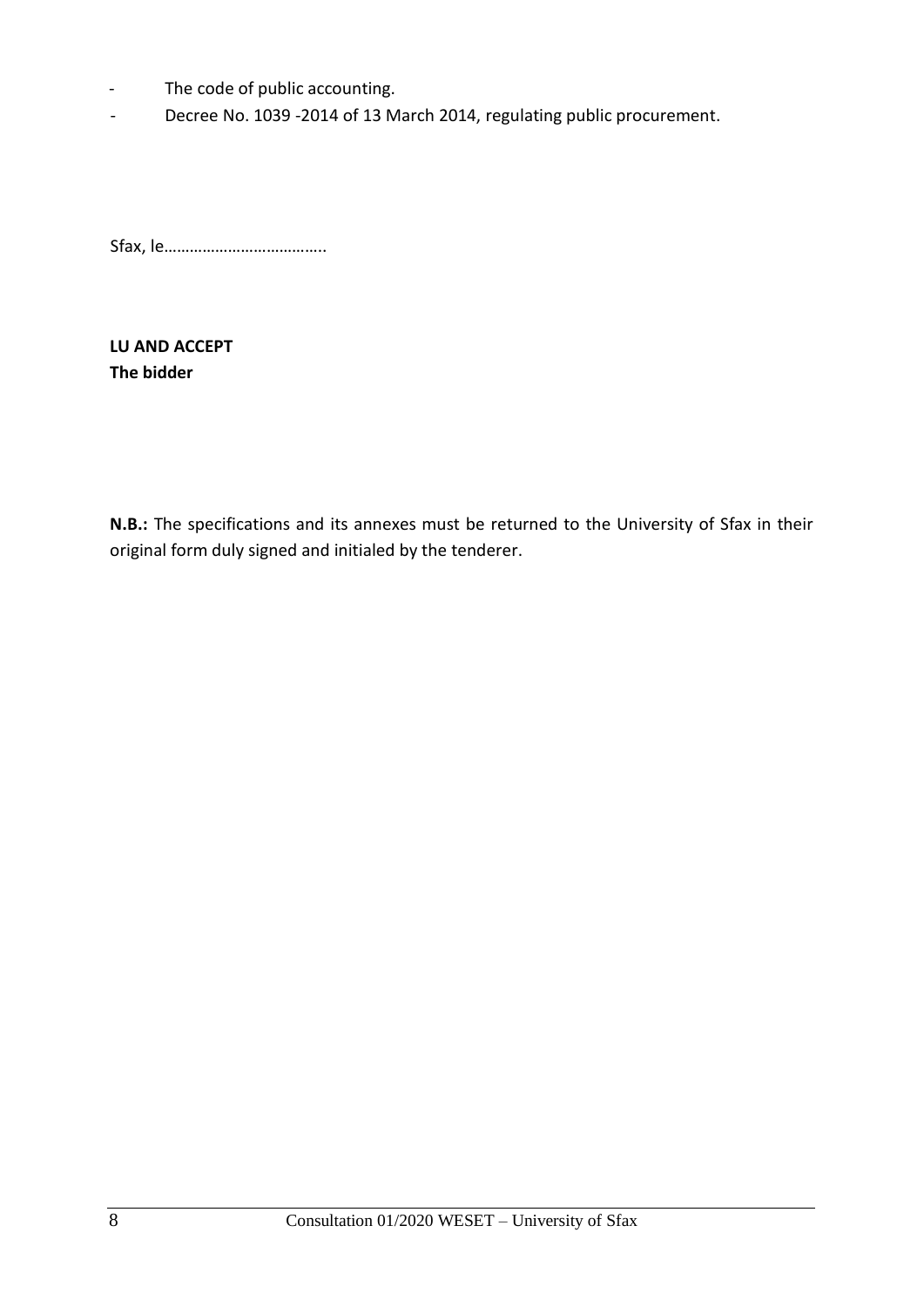## Minimum technical specifications

## **1 Introduction**

This document presents the characteristics and expected functionalities of the electrical engineering (Wind Energy).

The equipment installation is scheduled **30 days** from the date of placing the order form.

## **2 General**

The tenderer must provide all the characteristics (make - model) of all the elements constituting his tender and carefully fill in the answer form point by point.

The tenderer must deliver the material in question to the premises of the University of Sfax

## **List of equipment:**

| ${\bf N}^{\circ}$ | <b>Description</b>                              | Quantity |
|-------------------|-------------------------------------------------|----------|
| 01                | Three Phase Supply unit with RCD                | 01       |
| 02                | Synchronous machine PS 0.3KW                    | 01       |
| 03                | Excitation voltage controller 200 V/2.5 A       | 01       |
| 04                | Machine test system 0.3 KW                      | 01       |
| 0 <sub>5</sub>    | <b>Incremental Tachometric</b>                  | 01       |
|                   | Three-phase inverter 2 KW                       | 01       |
| 06                | Three-phase inverter with $IGBT + three-phase$  |          |
|                   | $rectifier + recovery \,choppe$                 |          |
| 07                | Resistive load                                  | 01       |
| 08                | Inductive load                                  | 01       |
| 09                | Capacitive load                                 | 01       |
| 10                | Manual synchronisation unit                     | 01       |
| 11                | <b>Rubber Coupling</b>                          | 03       |
| 12                | Shaft end guard for the incremental Tachometric | 01       |
| 13                | Coupling guard                                  | 01       |
| 14                | Voltmeter: Moving Iron Meter 100/400 V          | 01       |
| 15                | Ammeter: Moving Iron Meter 6 A                  | 01       |

#### **Technical Specifications requested see Annex 4**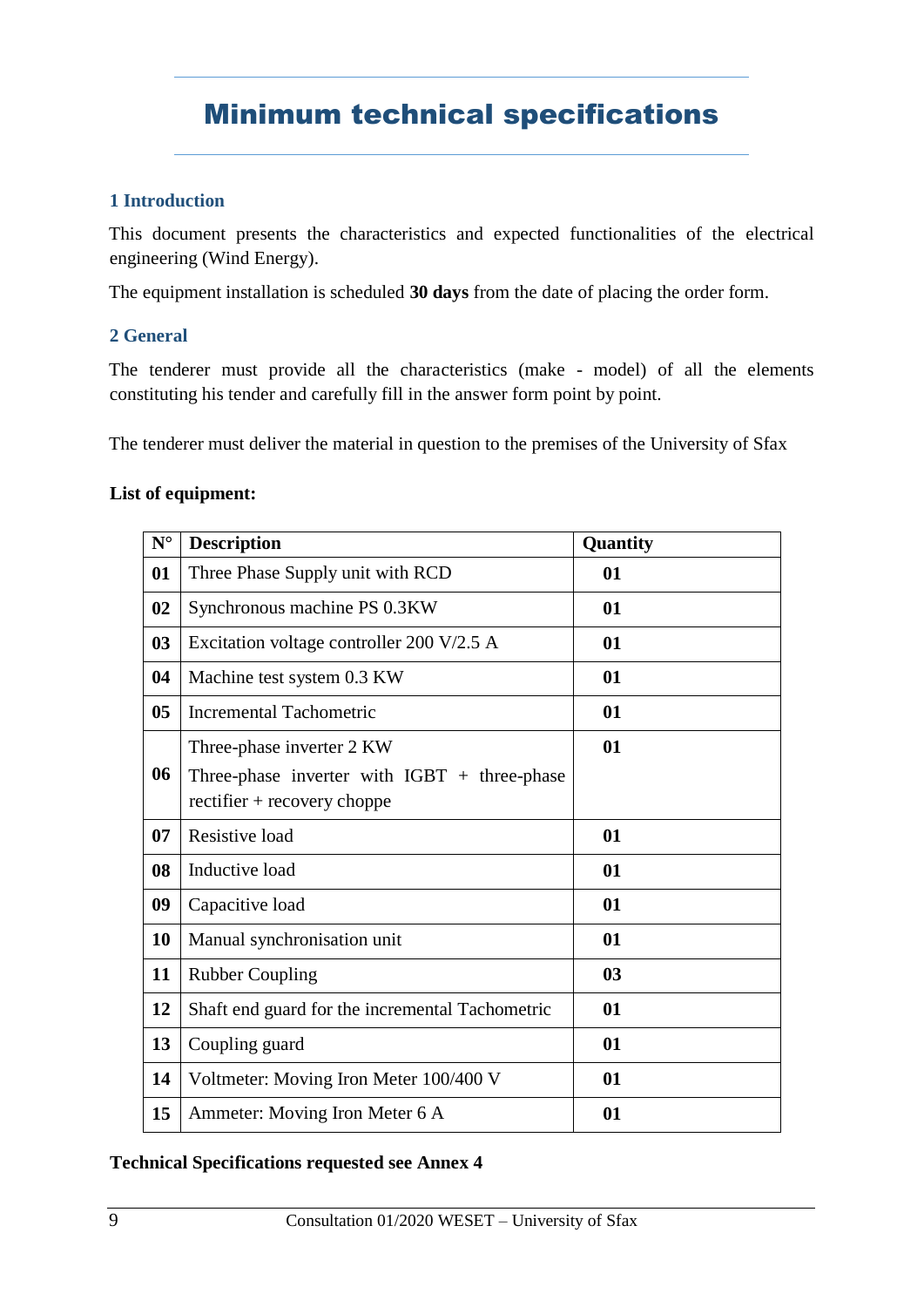## TECHNICAL CHARACTERISTICS

## **Annex 4 : Technical Specifications requested / Technical Specifications proposed**

| <b>Item</b> | <b>Technical Specifications requested</b>                                                                                                                                                                                                                                                                                                                                                                                                                               | Qty | <b>Technical Specifications proposed</b> |
|-------------|-------------------------------------------------------------------------------------------------------------------------------------------------------------------------------------------------------------------------------------------------------------------------------------------------------------------------------------------------------------------------------------------------------------------------------------------------------------------------|-----|------------------------------------------|
| 01          | Three-phase supply unit with RCD<br>To switch the 3-phase supply in experiments<br>with electrical loads for line voltages of 400<br>V.<br>Cam switch, 4 pole<br>Earth-leakage circuit breaker, 30 mA<br>Motor protection switch, 6-10 A<br>Phase indicator lamps L1, L2, L3                                                                                                                                                                                            | 01  |                                          |
| 02          | <b>Synchronous machine PS 03KW</b><br>Three-phase synchronous machine with<br>smooth core rotor and damper cage for motor<br>and generator operation.<br>Ratings for motor operation:<br>Power: 0.8 kVA / 0.8 kW<br>Voltage: 230/400 V, Δ/Y<br>Curent: 2.66/1.52 A<br>Excitation voltage: max.220 V<br>Excitation current: max.1.6 A<br>Frequency: 50 Hz<br>Power factor: 0.8-1-0.8<br>Design: 4-pole<br>Speed: 1500 rpm                                                | 01  |                                          |
| 03          | <b>Excitation voltage controller 200 V/2.5 A</b><br>Adjustable power supply with smoothed<br>current and voltage for supplying power to a<br>synchronous machine in the power class 0.3<br>kW or 1.0 kW. Adjustment of the output<br>voltage can be carried out internally using the<br>UP/DOWN push-button<br>Output voltage V: 0200 V<br>Output current I: max. 2.5 A<br>The output is overload-proof and short-<br>circuit-proof.<br>Supply voltage: 230 V, 50/60 Hz | 01  |                                          |
| 04          | Machine test system 0.3 KW<br>Equipment<br>for<br>set<br>the<br>recording<br>characteristics of electrical machines of the 1<br>kW class, consisting of: Cradle-type three-<br>phase asynchronous machine (Squirrel-cage<br>rotor on oscillating bearing with integrated<br>torque pick-up for recording speed, plus                                                                                                                                                    | 01  |                                          |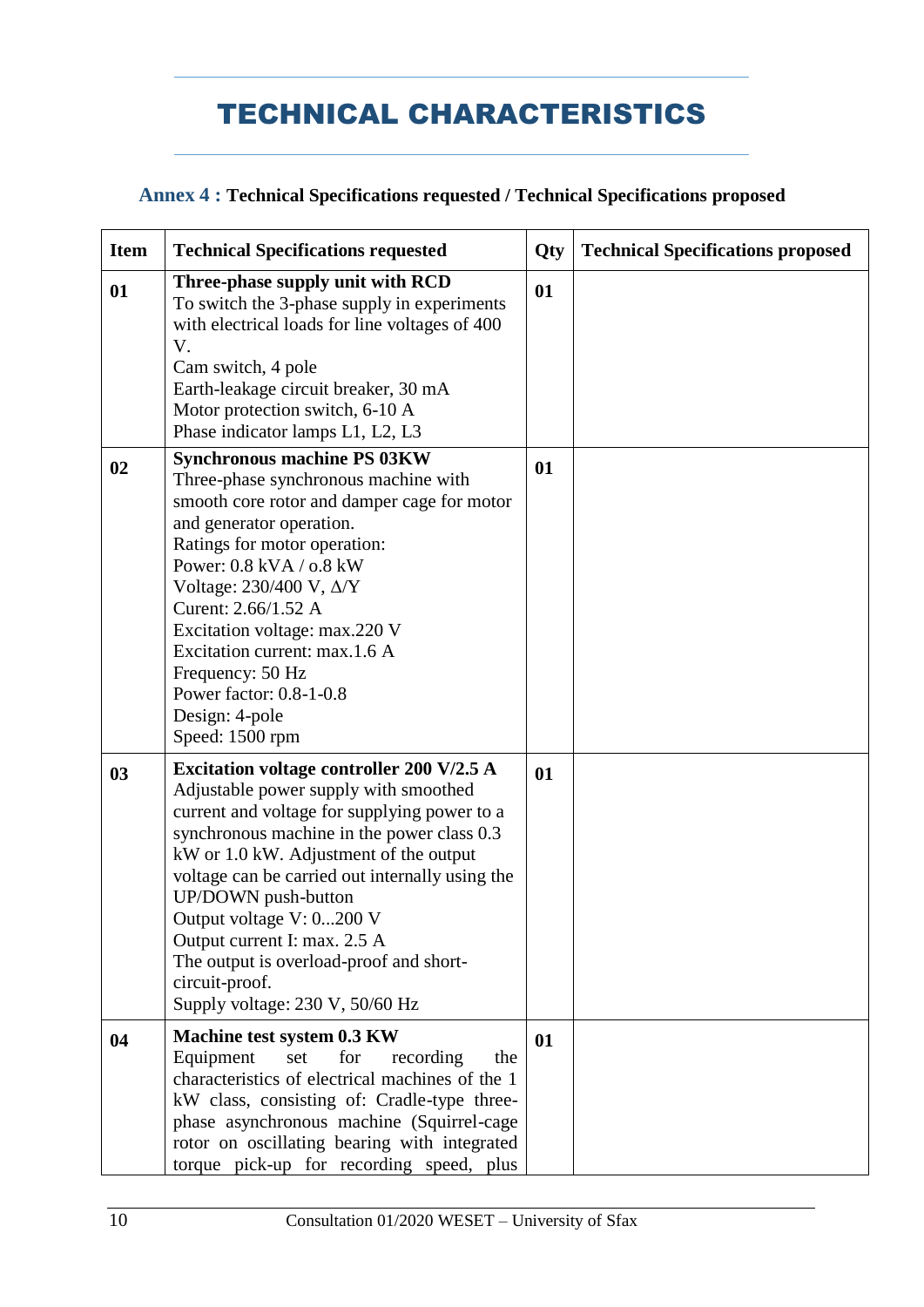|    | stainless steel bending bar with strain gauge                   |    |  |
|----|-----------------------------------------------------------------|----|--|
|    | for measuring torque. )- Control unit                           |    |  |
|    | (Microcontroller<br>equipped<br>device<br>with                  |    |  |
|    | integrated frequency converter for the power                    |    |  |
|    | supply and control of the cradle-type three-                    |    |  |
|    | phase asynchronous machine. Display of                          |    |  |
|    | speed and torque of the machine under test.                     |    |  |
|    | Manual and automatic recording of the                           |    |  |
|    | characteristics in all four quadrants of the                    |    |  |
|    | speed/torque plane. Connection to the PC via                    |    |  |
|    | USB port.).                                                     |    |  |
|    | Automatic digital speed control: ±5000 rpm                      |    |  |
|    | Automatic digital torque control: $\pm$ 19.9 Nm                 |    |  |
|    | Automatic recording of run-up and load                          |    |  |
|    | characteristics                                                 |    |  |
|    | Load simulations: flywheel, freely adjustable                   |    |  |
|    | fan drive (M~ kn2) freely adjustable winding                    |    |  |
|    | drive $(M \sim k/n)$ , lift drive (constant torque)             |    |  |
|    | Characteristics recorded in accordance with                     |    |  |
|    | user specifications (Mi=ni)                                     |    |  |
|    | External control: $\pm 10$ V                                    |    |  |
|    | Seven-segment display, 25 mm high                               |    |  |
|    | Speed: 4 digits                                                 |    |  |
|    | Torque: 3 digits                                                |    |  |
|    | Parallel operation is possible with the help of<br>the software |    |  |
|    | Temperature monitoring:                                         |    |  |
|    | Machine under test                                              |    |  |
|    | Cradle-type three-phase asynchonous                             |    |  |
|    | machine                                                         |    |  |
|    | Control unit                                                    |    |  |
|    | Shaft guard monitoring: system shut-down                        |    |  |
|    | with protection for unintended system start                     |    |  |
|    | Four quadrant display with LEDs for                             |    |  |
|    | operating mode of the machine under test                        |    |  |
|    | Adjustable torque limiting (overload                            |    |  |
|    | protection) and stop speed (for automatic                       |    |  |
|    | characteristic recording)                                       |    |  |
|    | RMS measurement: three inputs for voltage                       |    |  |
|    | measurement (Vmax=600 V AC/DC), one                             |    |  |
|    | input for current measuring (Imax=15 A                          |    |  |
|    | AC/DC), all suitable for frequency converter                    |    |  |
|    | USB connection for transmission of measured                     |    |  |
|    | values and                                                      |    |  |
|    | remote control via software CBM 10                              |    |  |
|    | Highest security standards: leakage current                     |    |  |
|    | $<$ 5 mA                                                        |    |  |
|    | Power supply: 230 V, 47  62 Hz, 2 kW                            |    |  |
| 05 | <b>Incremental Tachometric</b>                                  | 01 |  |
|    | For registering the speed of electrical                         |    |  |
|    | machines in the 1.0 kW                                          |    |  |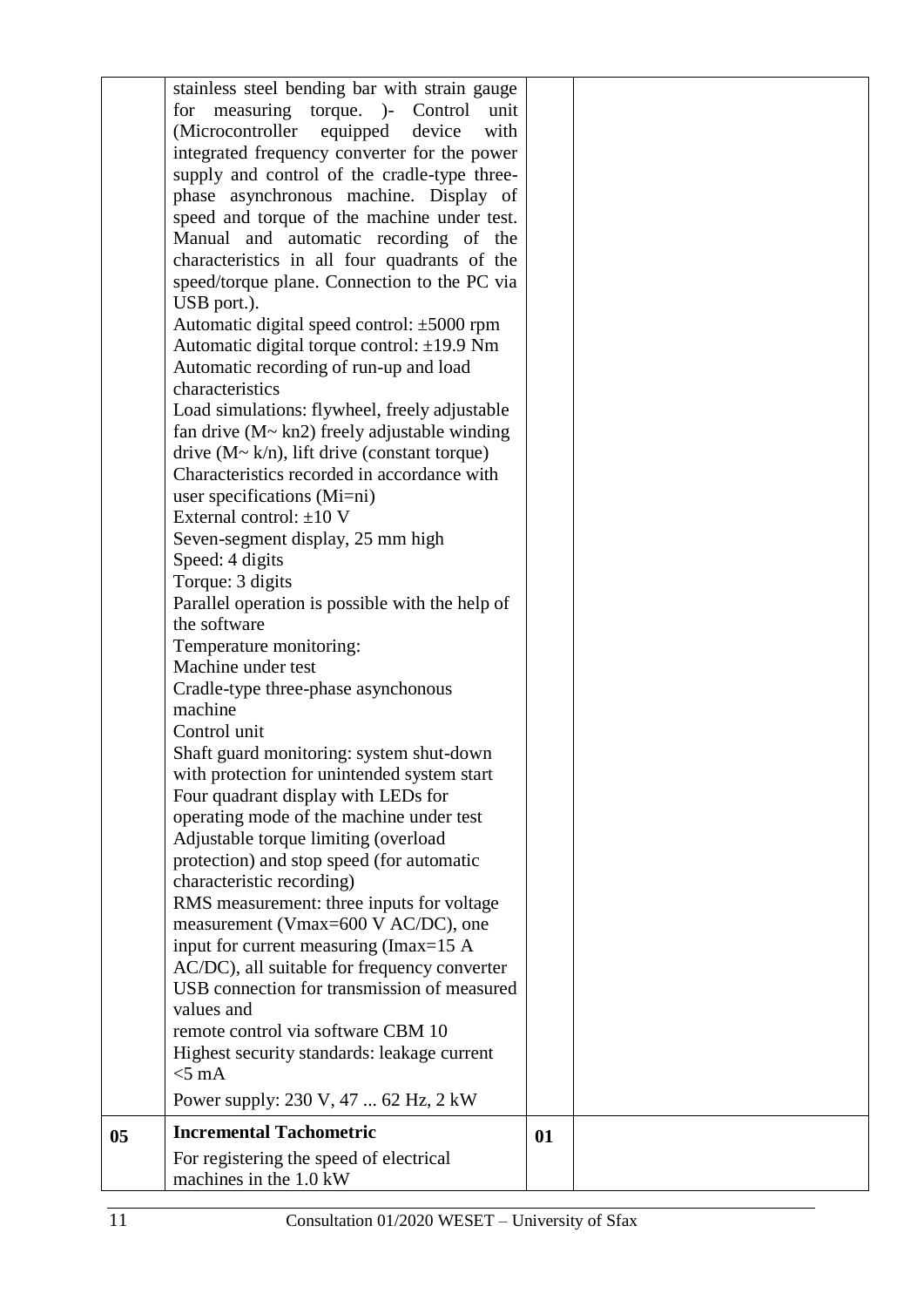|    | The TTL-compatible signals A, B and REF<br>are accessible via 4-mm sockets. 1024 pulses<br>at A or B corresponds to a mechanical angle<br>of rotation of 360 degrees. The signals A and<br>B are phase-shifted by 90 degrees for the<br>determination of the shaft's rotation direction.<br>The REF-pulse is generated<br>1 x per shaft revolution.<br>The universal speed indicator is needed for<br>the power supply and display.<br>Connection via 6-pole DIN socket<br>Speed: max. 10,000 min-1<br>Increments: 1024 pulses/360 degrees |    |  |
|----|--------------------------------------------------------------------------------------------------------------------------------------------------------------------------------------------------------------------------------------------------------------------------------------------------------------------------------------------------------------------------------------------------------------------------------------------------------------------------------------------------------------------------------------------|----|--|
| 06 | Three-phase inverter 2 KW<br>Three-phase inverter with $IGBT + three$ -<br>phase rectifier $+$ recovery chopper.<br>build with à IGBT<br>with Phase-commutated converter and DC<br>choppers with recuperation $,B6U + E1CIF +$<br>B <sub>6</sub> CI                                                                                                                                                                                                                                                                                        | 01 |  |
| 07 | <b>Resistive load</b><br>Three synchronously adjustable circular<br>rheostats (step winding) with scale (100 -<br>0%), each with a series resistor and fuse in<br>the sliding-contact connection, suitable for<br>parallel, series, star and delta circuits<br>Resistance: $3 \times 1000 \Omega$<br>Series resistance: $3 \times 22 \Omega$<br>Current: 3 x 2.5 A                                                                                                                                                                         | 01 |  |
| 08 | <b>Inductive load</b><br>Three inductors with taps suitable for parallel,<br>series, star and delta circuits.<br>$0.2/0.4/0.6$ H (0.65 A)<br>$0.8/1.0/1.2$ H (0.5 A)<br>$2.4/4.8/6.0$ H (0.25 A)                                                                                                                                                                                                                                                                                                                                           | 01 |  |
| 09 | <b>Capacitive load</b><br>Three groups of MP capacitors, each<br>consisting of four capacitors, suitable for<br>parallel, series, star and delta circuits<br>Capacitances:<br>3 x 2/4 µF, 450 V<br>3 x 8/16 µF, 400 V                                                                                                                                                                                                                                                                                                                      | 01 |  |
| 10 | <b>Manual Synchronisation Unit</b><br>Synchronisation unit with manual switch to<br>connect the generator to the mains :<br>Two 7-segment voltage displays<br>Two 7-segment frequency displays<br>One 7-segment zero-volt display<br>One optical synchronoscope                                                                                                                                                                                                                                                                            | 01 |  |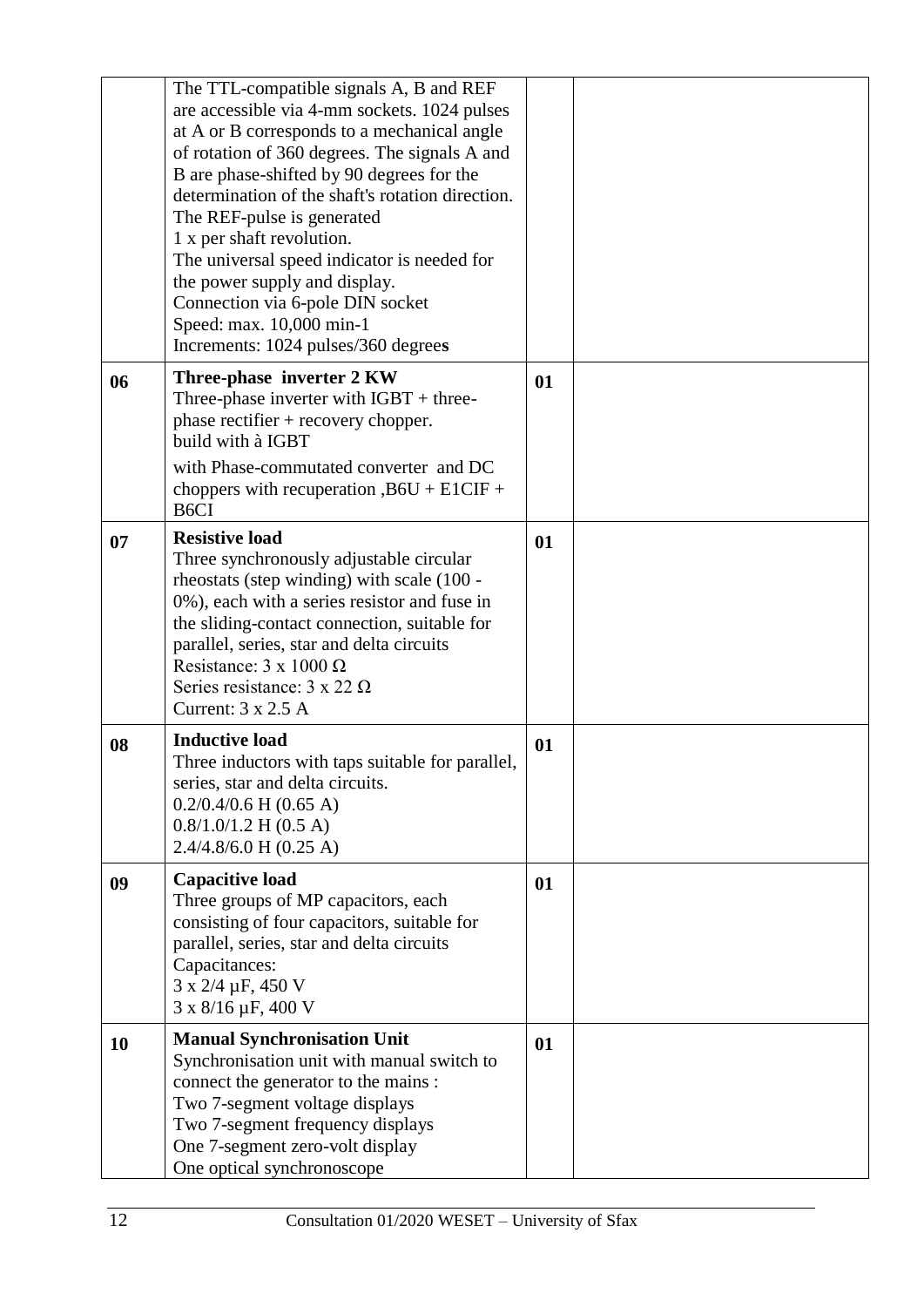|    | Six synchronisation lamps<br>One optical synchronisation indicator<br>One rotating field indicator<br>One manual three pole switch                                                                                         |                |  |
|----|----------------------------------------------------------------------------------------------------------------------------------------------------------------------------------------------------------------------------|----------------|--|
| 11 | <b>Rubber Coupling</b><br>Rubber coupling sleeve for mechanical<br>connection of two electrical machines.                                                                                                                  | 0 <sub>3</sub> |  |
| 12 | Shaft end guard for the incremental<br><b>Tachometric</b><br>Attachable guard for protection against<br>contact with electrical machine rotating parts.                                                                    | 01             |  |
| 13 | <b>Coupling guard</b><br>Attachable guard for protection against<br>contact with electrical machine rotating parts.                                                                                                        | 01             |  |
| 14 | <b>Voltmeter: Moving Iron Meter 100/400 V</b><br>Moving iron voltage meter with 2<br>measurement ranges<br>frame: 144 x 144 mm Front<br><b>Class: 1.5</b><br>Measurement ranges:<br>$-0 - 400$ V ; $-0 - 100$ V            | 01             |  |
| 15 | <b>Ammeter: Moving Iron Meter 6 A</b><br>Moving iron ammeter. Front frame: - Class:<br>1.5 - Measurement ranges<br>Moving iron ammeter.<br>Front frame: 144 x 144 mm<br><b>Class: 1.5</b><br>Measurement ranges: $0 - 6$ A | 01             |  |

**All the parts should be compatible with each other.**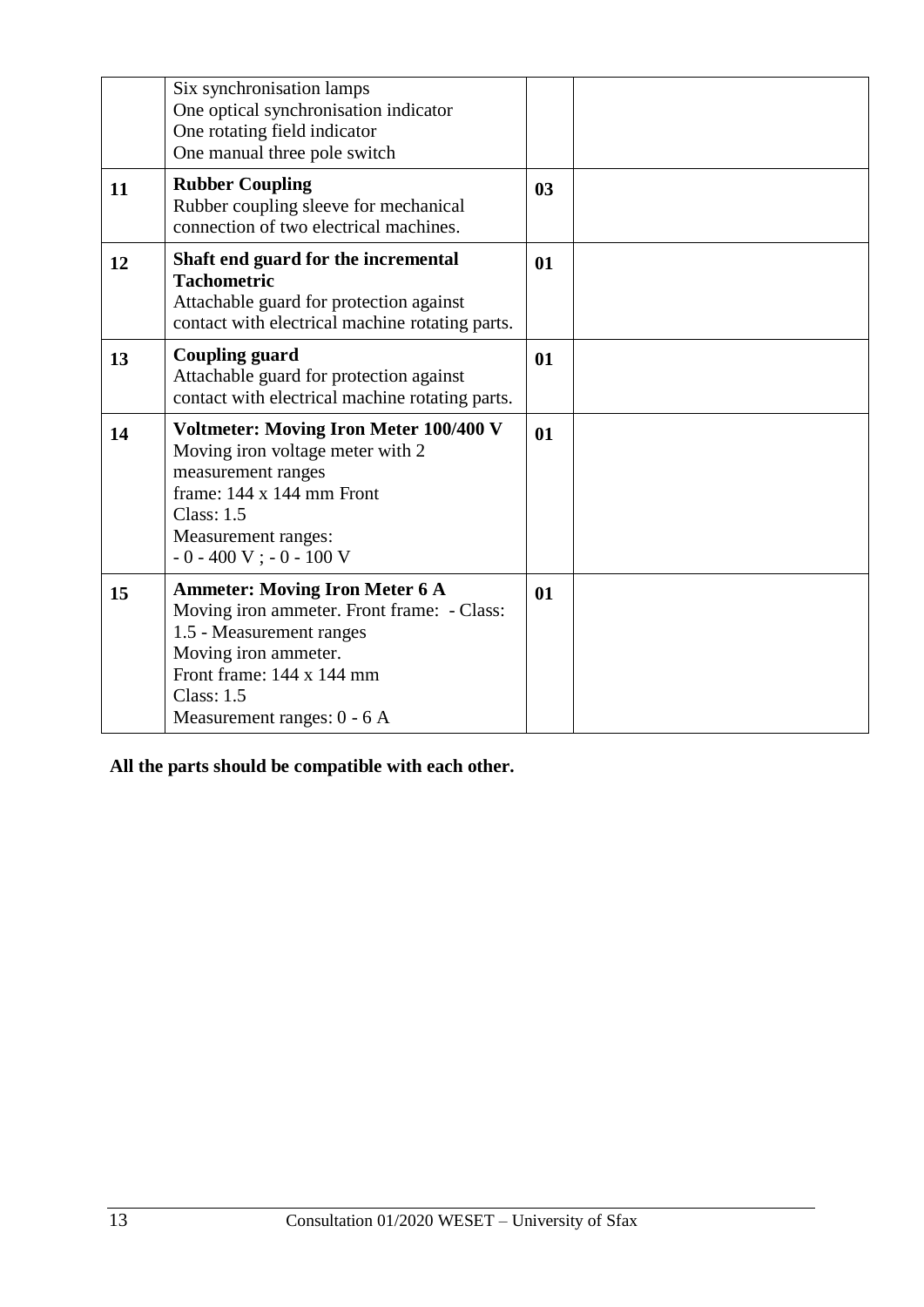**University of Sfax \_\_\_\_\*\_\_\_\_\_**

## **BORDER PRICES**

**Acquisition of "Electrical engineering equipment (Wind Energy) within the framework of the project: WESET Erasmus Social reason :..........................................................................................................................**

**Tax identification number :................................................................................................**

| ${\bf N}^{\circ}$       | <b>Elements</b>                                                                                               | Quanti<br>ty | <b>Country</b><br>of Origin | $U.P.E.T.*$ | Total E.T.* |
|-------------------------|---------------------------------------------------------------------------------------------------------------|--------------|-----------------------------|-------------|-------------|
| $\mathbf{1}$            | Three Phase Supply unit with RCD                                                                              | 01           |                             |             |             |
| $\overline{2}$          | Synchronous machine PS 0.3KW                                                                                  | 01           |                             |             |             |
| 3                       | Excitation voltage controller 200 V/2.5<br>$\mathbf{A}$                                                       | 01           |                             |             |             |
| $\overline{\mathbf{4}}$ | Machine test system 0.3 KW                                                                                    | 01           |                             |             |             |
| 5                       | <b>Incremental Tachometric</b>                                                                                | 01           |                             |             |             |
| 6                       | Three-phase inverter 2 KW<br>Three-phase inverter with IGBT<br>$+$<br>three-phase rectifier + recovery choppe | 01           |                             |             |             |
| $\overline{7}$          | Resistive load                                                                                                | 01           |                             |             |             |
| 8                       | Inductive load                                                                                                | 01           |                             |             |             |
| 9                       | Capacitive load                                                                                               | 01           |                             |             |             |
| 10                      | Manual synchronisation unit                                                                                   | 01           |                             |             |             |
| 11                      | <b>Rubber Coupling</b>                                                                                        | 03           |                             |             |             |
| 12                      | Shaft end guard for the incremental<br>Tachometric                                                            | 01           |                             |             |             |
| 13                      | Coupling guard                                                                                                | 01           |                             |             |             |
| 14                      | Voltmeter: Moving Iron Meter 100/400<br>V                                                                     | 01           |                             |             |             |
| 15                      | Ammeter: Moving Iron Meter 6 A                                                                                | 01           |                             |             |             |
|                         | <b>Total</b>                                                                                                  |              |                             |             |             |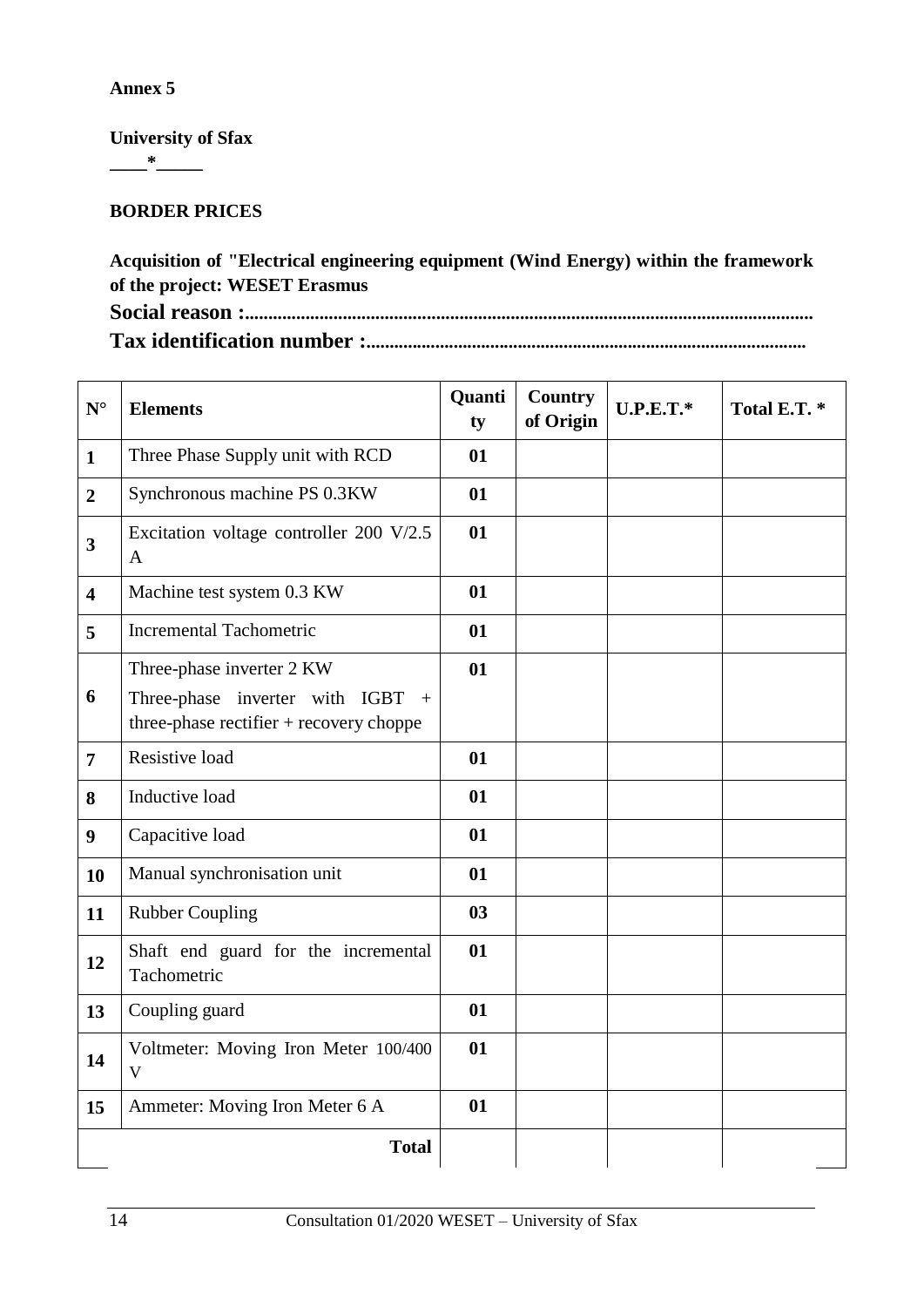## **\*Unit Price Excluding Tax (U.P.E.T)**

## **\* CFR price base (cost and freight) Excluding Tax.**

**NB**: residents must present their prices in Tunisian Dinars. Non-residents must present their prices in foreign currency (Euros or Dollars).

**Total amount in words in Euro** 

…………………………………………………………………….…………………………… ………………………………………………………………………………………………… **(Signature and stamp of the tenderer)** …………………., ……………………….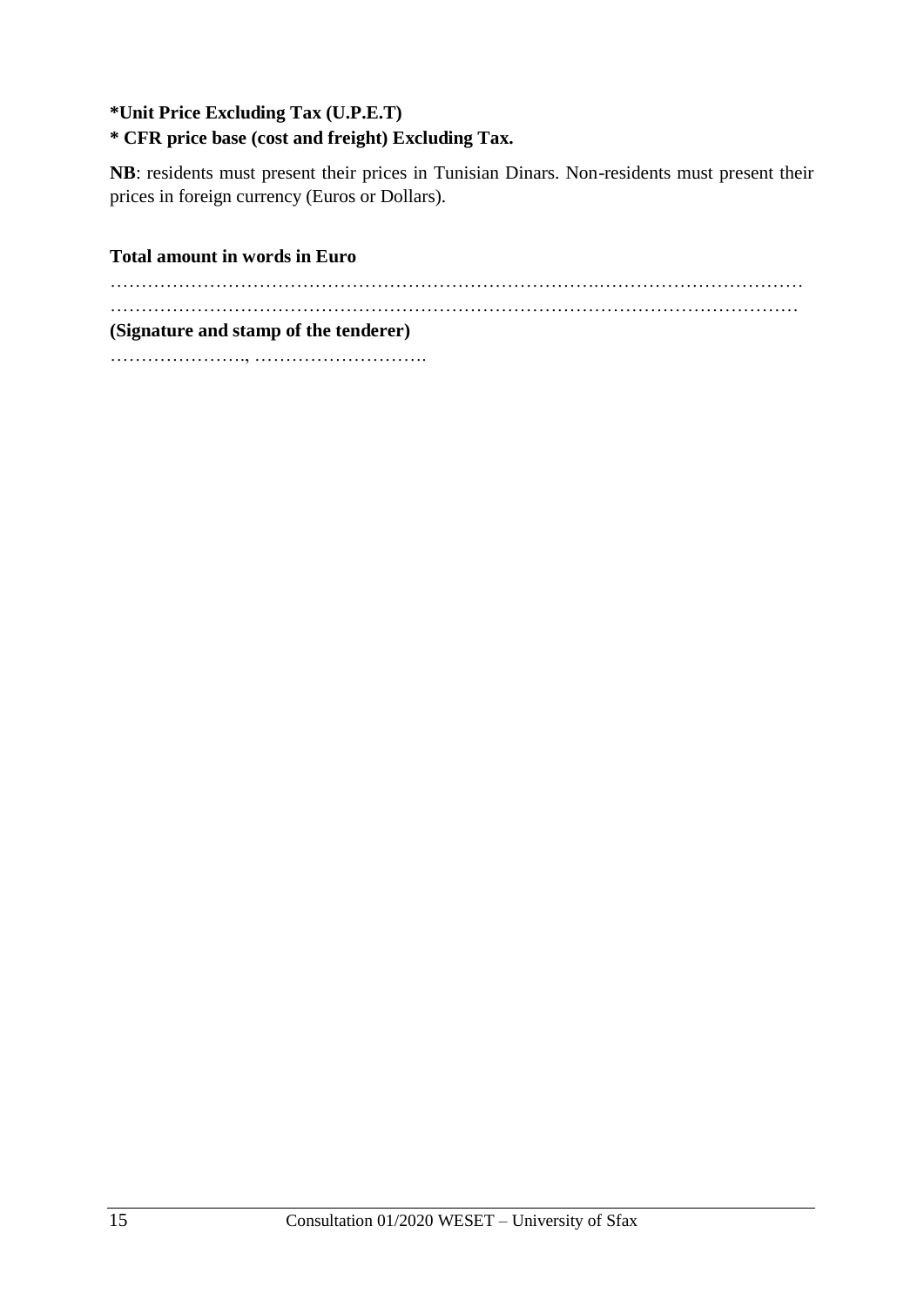# **ANNEXES**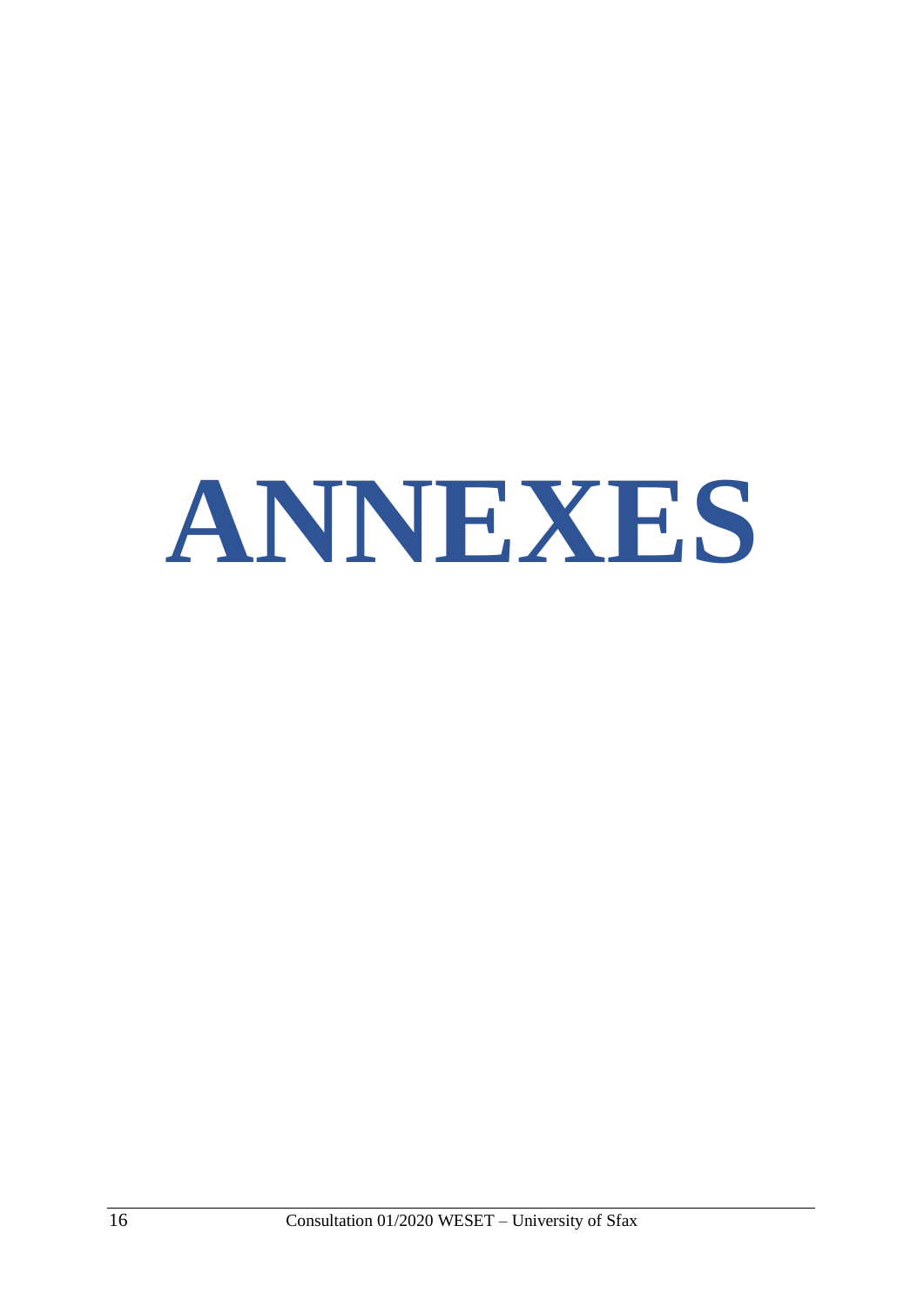#### **UNIVERSITY OF SFAX \_\_\_\_\*\_\_\_\_\_**

Sfax, le ……………………………

## **SUBMISSION**

Subject: Acquisition of equipment in electrical engineering (Wind Energy) on behalf of the project **WESET-Erasmus** I, the undersigned ........................................................................................ ...................... Company denomination : ……………………………………………….………………………………………………… Headquarters (address): ................................................................................................ Telephone: .............................. Fax: ............................................................................. Tax registration number : ………………………………………………………………………………………………

CWB No .: ......................................................................................................................

Certify to have reviewed the specifications, concerning consultation 01/2020 WESET, and have no reservations and have collected, by my own care and under my full responsibility, all information necessary for the perfect execution of my possible obligations as they derive from the various provisions of these specifications for the acquisition of the equipment "electrical engineering (Wind Energy), within the framework of the **Weset-Erasmus** project, for the University of Sfax", and I pledge on the honor that the information provided above is accurate.

We undertake to provide, in accordance with the technical specifications and specifications, the related supplies and services.

The total amount of my tax-free submission is (in words): ……………………………………………………………………………………………………………………………………………………………

(Signature and stamp of the tenderer)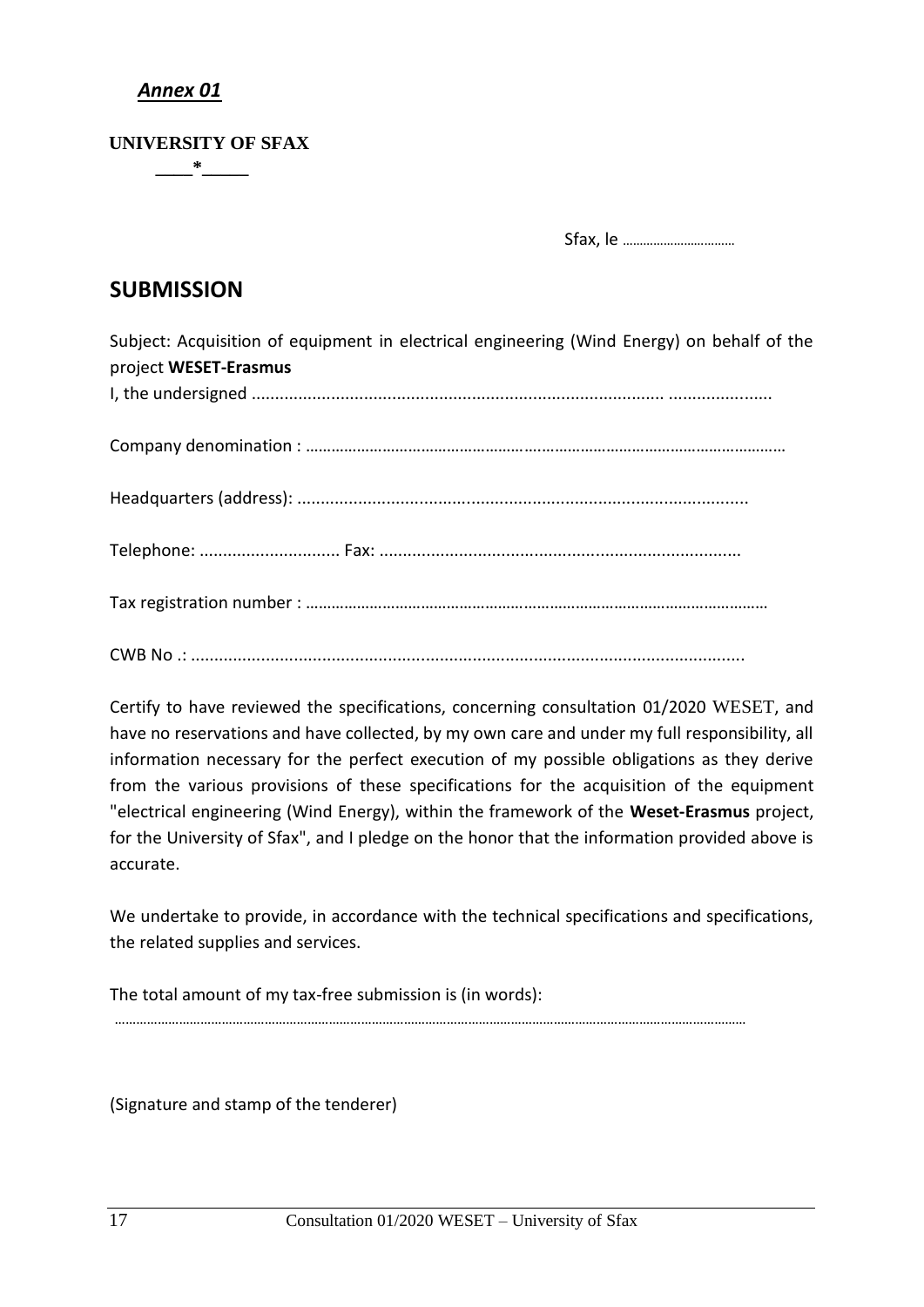## **Declaration of honor of no influence**

I, the undersigned: …………………………………………………………………………………………………………..……………….

Chief Executive Officer (CEO) - Manager : ………………………….…………….......................................

Declares on the honor of not having done and undertakes not to do by myself or by an intermediary, promises, gifts or presents in order to influence the different procedures for concluding a market and the stages of its realization.

Done at: ....... ......... on, .........

(Name and surname, Quality, Stamp and signature of the authorized person to engage the company)